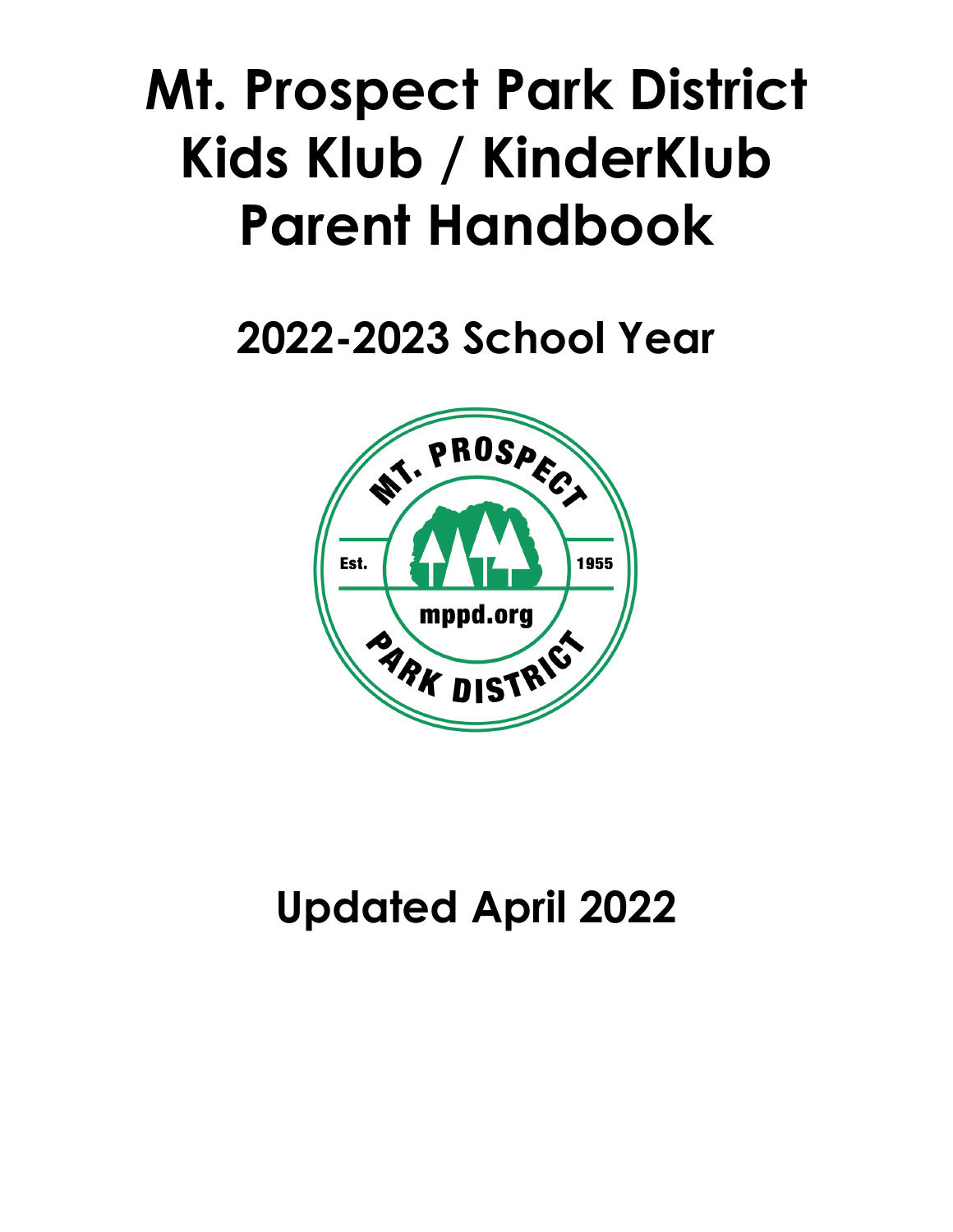#### **Program Contact Information**

Kandice Newton – Early Childhood & Youth Coordinator – [knewton@mppd.org](mailto:knewton@mppd.org) (847) 640-1000 x209

Kristina Winans - Early Childhood & Youth Manager - [kwinans@mppd.org](mailto:kwinans@mppd.org) (847)640-1000 x210

KinderKlub- [youth5@mppd.org](mailto:youth5@mppd.org) – (847) 640-1000 x 226

Kids Klub – [youth1@mppd.org](mailto:youth1@mppd.org) – (847) 640-1000 x226

## **KIDS KLUB:**

Kids Klub services families enrolled at Brentwood, Forest View, Devonshire, John Jay and Robert Frost Elementary Schools.

#### **Enrollment Choices & Monthly Fees for Kids Klub Families:**

**START DATE:** Tentative August 18th, 2022 (first day will be the first day of school)

#### **Enrollment Choices:**

● AM and/or PM; M-F or M/W/F **\*\*there will be no "day choosing\*\***

**Registration Fee:** \$50 non-refundable after June 30th

#### **Monthly Fees:**

| Monday - Friday             | AM: \$162 | PM: \$217 |
|-----------------------------|-----------|-----------|
| Monday / Wednesday / Friday | AM: \$117 | PM: \$137 |

AM CARE – Begins at 7:00 AM (Make sure to drop off no later than 8:00 AM, as you might miss the bus) PM CARE – Ends at 6:00 PM

**Wednesday's: Early dismissal, children arrive at 2:35 PM**

## **KINDERKLUB:**

KinderKlub is open to Kindergarten students enrolled at Westbrook Elementary School.

#### **Enrollment Choices & Monthly Fees for KinderKlub Families:**

**START DATE:** Tentative August 19th, 2022 (first day will be the first day of school)

#### **Enrollment Choices:**

- AM KinderKlub for PM Westbrook Kindergarten Students
- PM KinderKlub for AM Westbrook Kindergarten Students
- Day options include: M-F, M/W/F, or T/TH **\*\*there will be no "day choosing"\*\***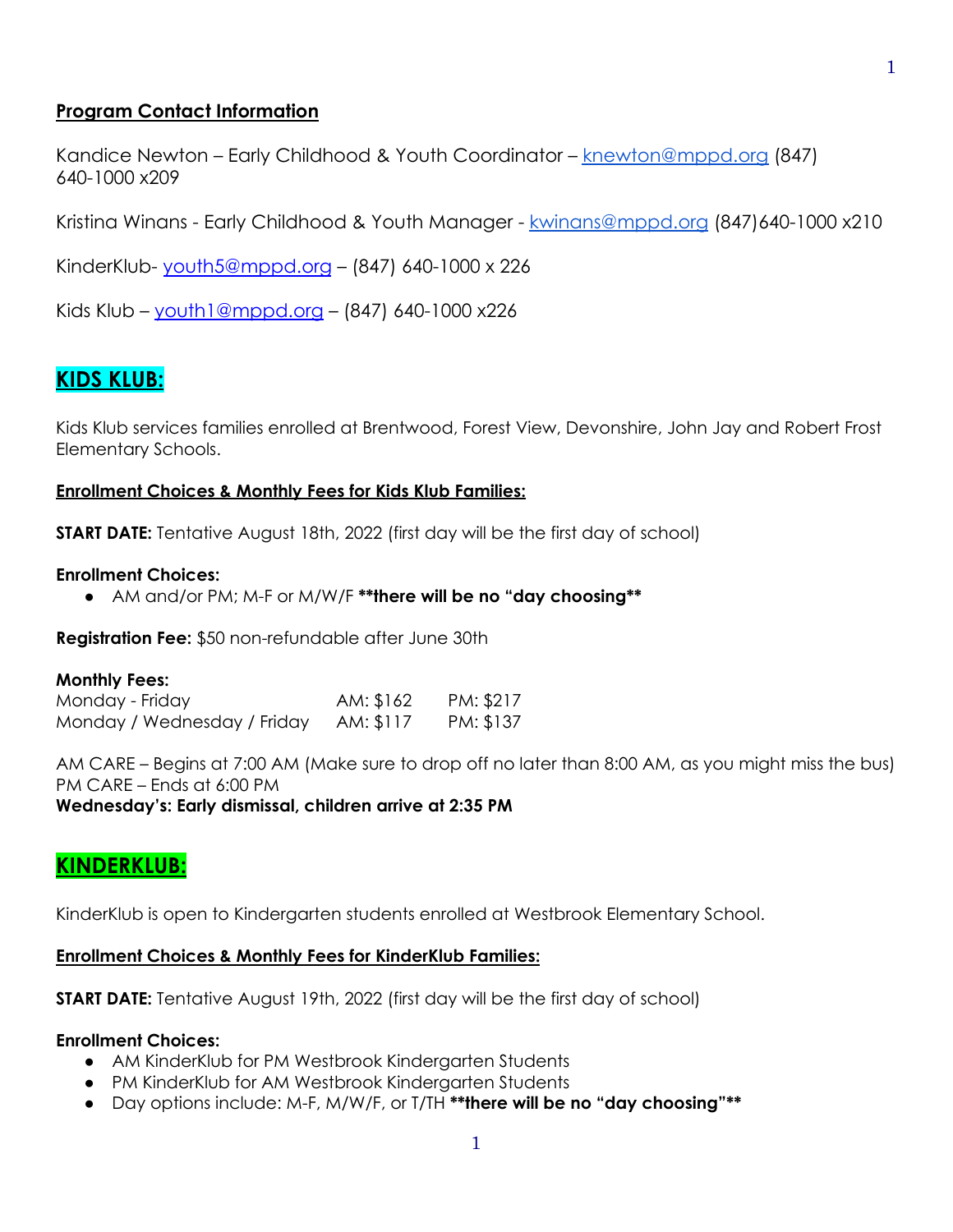**Registration Fee:** \$50 non-refundable after June 30th

#### **Monthly Fees:**

| Monday - Friday, 9:00AM - 1:00PM              | Monthly Fee: \$365 |
|-----------------------------------------------|--------------------|
| Monday / Wednesday / Friday, 9:00AM - 1:00PM  | Monthly Fee: \$221 |
| Tuesday / Thursday, 9:00AM - 1:00PM           | Monthly Fee: \$149 |
| Monday - Friday, 12:00PM - 4:00PM             | Monthly Fee: \$365 |
| Monday / Wednesday / Friday, 12:00PM - 4:00PM | Monthly Fee: \$221 |
| Tuesday / Thursday, 12:00pm - 4:00PM          | Monthly Fee: \$149 |

AM KinderKlub Hours -

● 9:00AM - 1:00PM \*\*can drop off for extended care beginning at 7:00 AM at an additional cost\*\*

PM KinderKlub Hours -

• 12:00PM - 4:00PM \*\* can stay later for extended care until 6:00PM at an additional cost \*\*

\*\*If a child is scheduled to be picked up at 4:00 pm and is not picked up by then, that child will be *enrolled into extended hours for that day. There will be a \$10 daily fee billed to your Webstore account. If it becomes habitual, your account will be billed monthly for the service.\*\**

## **Registration Procedure for both Kids Klub & KinderKlub:**

You must register on the Webstore using the 5 digit code for your school. Please refer to the MPPD brochure for codes. Monthly tuition is also listed in the brochure. **Enrollment will have a capacity for each school in order to provide an indoor space for everyone while following safety rules and guidelines. Program capacity is also determined by District 59 transportation.**

## **Late Pick Up Policy:**

Parents unable to pick their child(ren) up by 6:00 PM must contact their child's Kids Klub/ KinderKlub site by calling the site directly. Parents MUST call an authorized person to pick up. **After 6:30 PM, if there is no contact from a parent and no one on the Kids Klub/KinderKlub emergency form is available to pick up the child, the police will be called.**

Late pickups will be charged a penalty of one dollar (\$1.00) per minute. Your late fee will be added to your Webstore billing account.

#### **AFTER 3 UNPAID OR HABITUAL LATE PICK UPS, THE PARTICIPANT MAY BE SUSPENDED OR REMOVED FROM THE PROGRAM WITHOUT A REFUND.**

**Kids Klub/KinderKlub will not be in session any day(s) school is canceled due to inclement weather or emergency closings. School closings will be broadcasted on WGN starting at 6:00 AM. Refunds will not be issued.**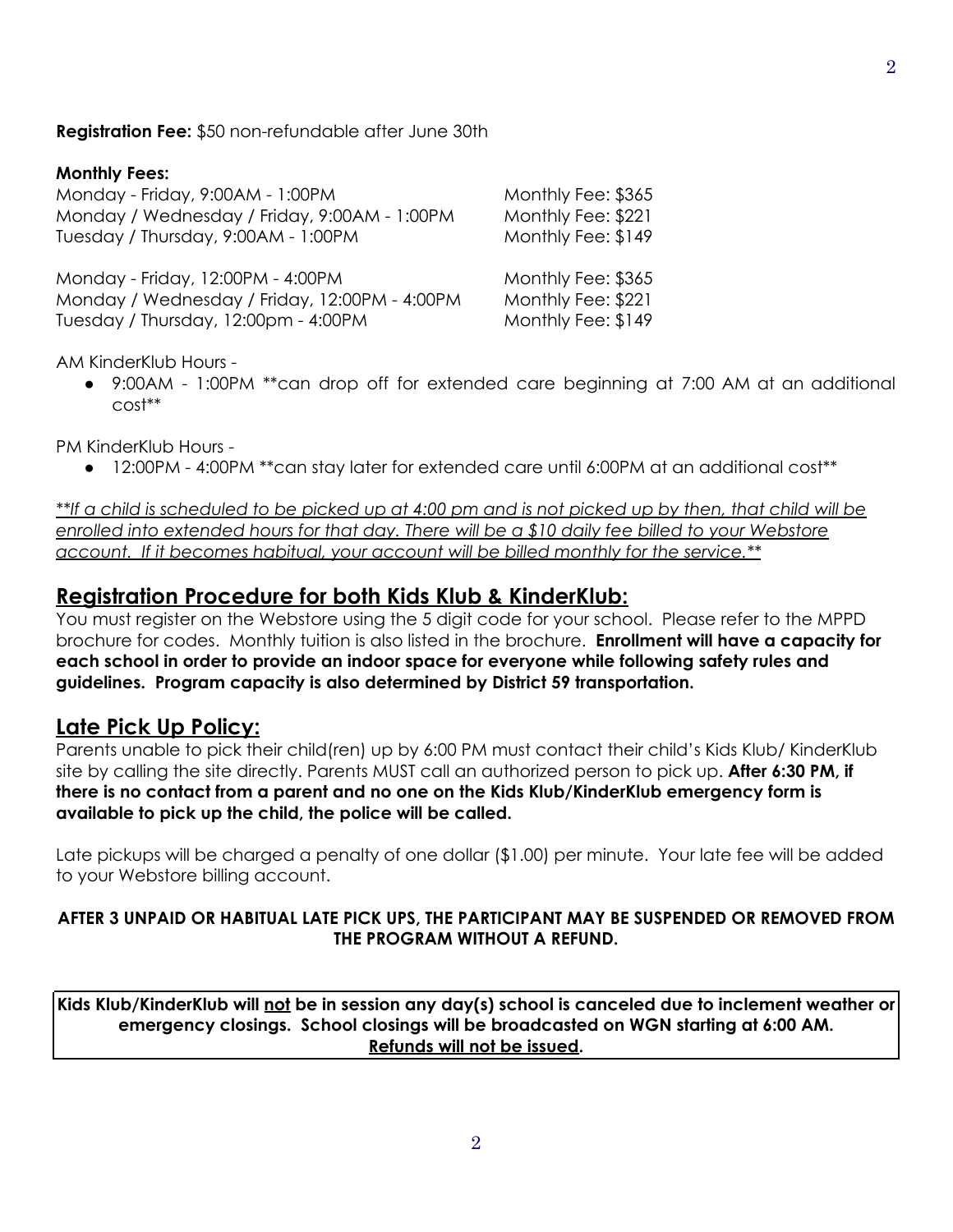## **Site Location Information**

RecPlex- 420 W. Dempster St –Kids Klub Room: (D59 Kids Klub) & (D57 Westbrook Kindergarten KinderKlub)

Please use the SOUTH ENTRANCE door to pick up and drop off your child, as it is the closest door to the Kids Klub Room. PLEASE NOTE: The southwest door near the playground **IS NOT AN ENTRANCE OR EXIT!** You must park in a parking spot and enter through one of the facility's main doors when dropping off and/or picking up your child.

NOTE: School District 59 provides bus transportation to and from Kids Klub to those participating students. Please educate your child on proper bus behavior. It is also strongly encouraged to bring your child to RecPlex before the year begins so they are familiar with the building and know that it is their bus stop. All information regarding bus transportation arrangements, details, fees and questions will be handled directly through the school office. Although we send rosters to the schools, it is the parents' responsibility to inform the classroom teacher/front office that their child is attending Kids Klub.

## **Drop Off & Pick Up Procedure:**

#### **Drop off:**

- Parents or guardians must walk their child into the Kids Klub / KinderKlub site and sign in their child(ren). The Mt. Prospect Park District will not assume any responsibility if the child enters the Kids Klub / KinderKlub site unattended and without being signed in.
- Belongings can be put on the hooks outside of the room. Kids Klub participants to the right of the door; KinderKlub participants - to the left of the door

#### **Pick up:**

- Parents or guardians must walk into the Kids Klub /KinderKlub site and sign their child(ren) out.
- If someone other than those listed at the time of registration will be picking up the child we will need to be notified, preferably in writing. **Staff will be asking all individuals for IDs until they get to know everyone. Please be patient with this.**
- Parents and legal guardians are allowed to pick up the child unless legal documents show otherwise.
- If there is a concern of a particular individual that is not allowed on the premises please notify the Site Director, Kristina Winans and/or Kandice Newton immediately.
- If you would like a sibling over the age of 14 to pick up your child please provide the authorization in writing to the site director and also list the siblings name under the "authorized pick-up" portion at the time of registration.

At least one parent/legal guardian and one authorized pick up/emergency contact must be entered at the time of Registration with phone numbers. These people should be authorized to pick up your child whether it's an emergency or not, within 15 minutes. The staff will not release any child to an adult whose name does not appear on the list. All information on this form will be taken as current unless otherwise noted by a parent. Therefore, if there are any changes in your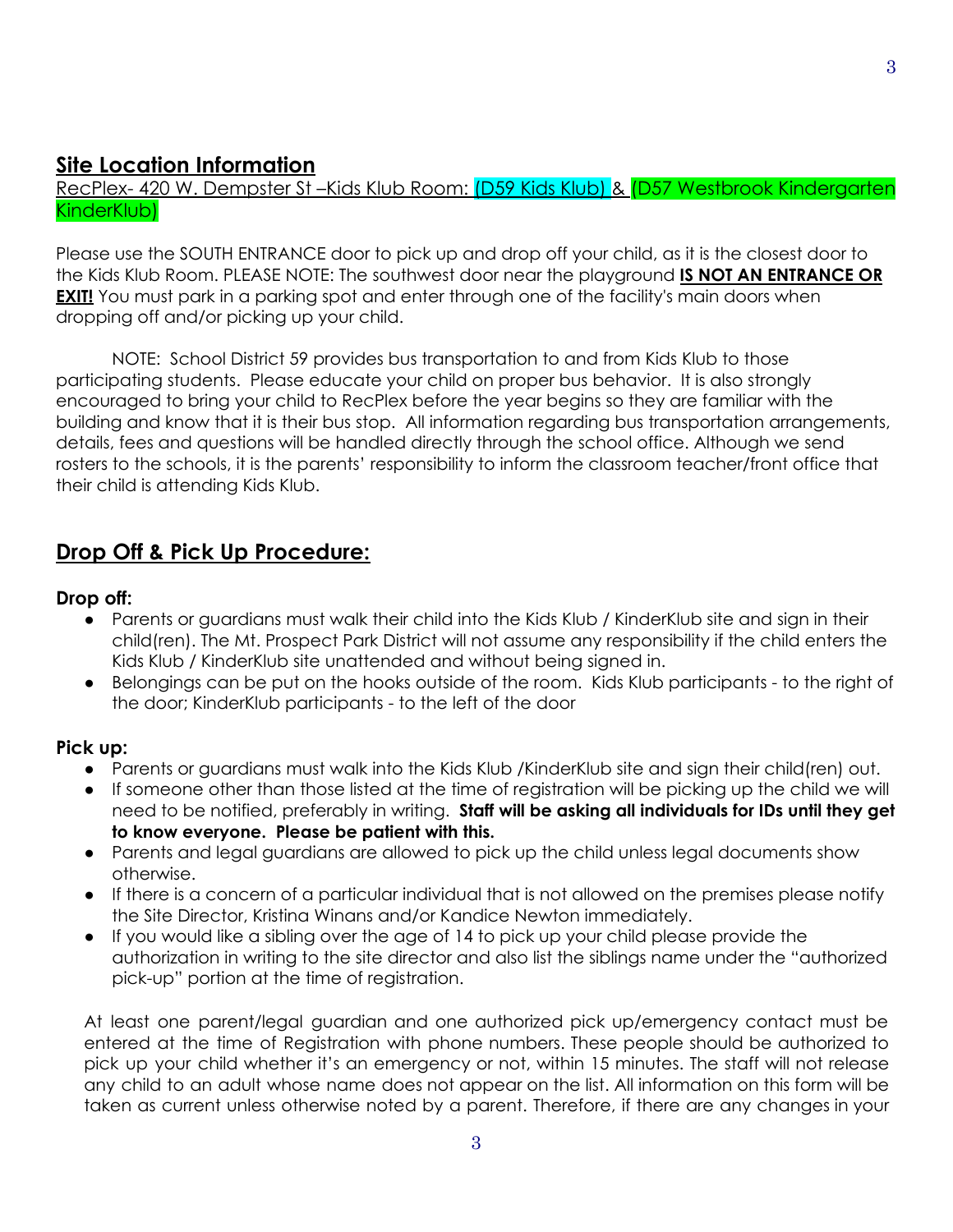child's medical information or those authorized to pick up your child, you must notify the staff and/or Kristina Winans and Kandice Newton in writing as soon as possible.

## **Monthly Tuition Payments:**

All families enrolled in Kids Klub / KinderKlub will have a billing section set up on their park district household account. You will be charged a total of ten (10) times. Please note that although there are days off school and breaks, the monthly tuition **does not change (except for the July 14th and November 14th payment - please see below for breakdown)**. Please see below for Days Off School Registration.

#### **Accounts are charged on the 14 th of the month prior to the program service month.**

- Billing will begin July 14<sup>th</sup> for the August Tuition payment
- A **VALID credit card must be put on file** in order to be auto billed monthly o To do this: Log into Webstore, go to Account, Update Payment Card
- $\bullet$  A \$10.00 Late Fee will be applied on the  $5<sup>th</sup>$  of each month if payment has not processed
- Unpaid payments will result in the removal from program (2 Late Notices will be sent via email)
- Credit cards **MUST** be put on your Webstore account to be billed monthly. To do this: log into the Webstore, go to your account settings, and "Update Payment Card."
- There are NO refunds once the bill hits on the 14<sup>th</sup> of each month for the next month of care.

#### Full payments are due on each of the scheduled payment dates. We do not prorate or day switch for **days your child may be absent due to illness, vacation or personal reasons.**

**There will be NO ENROLLMENT CHANGES DURING A MONTH'S TIME.** If you need to change your enrollment, you must do so BEFORE the bill hits for the next month of care. Please contact Kandice Newton and Kristina Winans via email in order to do this. The effective date will be the Monday of the new/next month. Although school and transportation will be notified, it is the parents' responsibility to notify their classroom teacher.

#### **Tuition Payment Protocol**

All families enrolled in Kids Klub or KinderKlub will have a billing section set up on their household account through the Mt. Prospect Park District.

If you do not have a Webstore Account, please visit RecPlex or Central Community Center to set up your Household Account. You will need to verify your address, so please come prepared with documentation. Make sure to provide an email address, which will be used to send you an Invite to the Webstore. You will then activate your Webstore Account on your own device.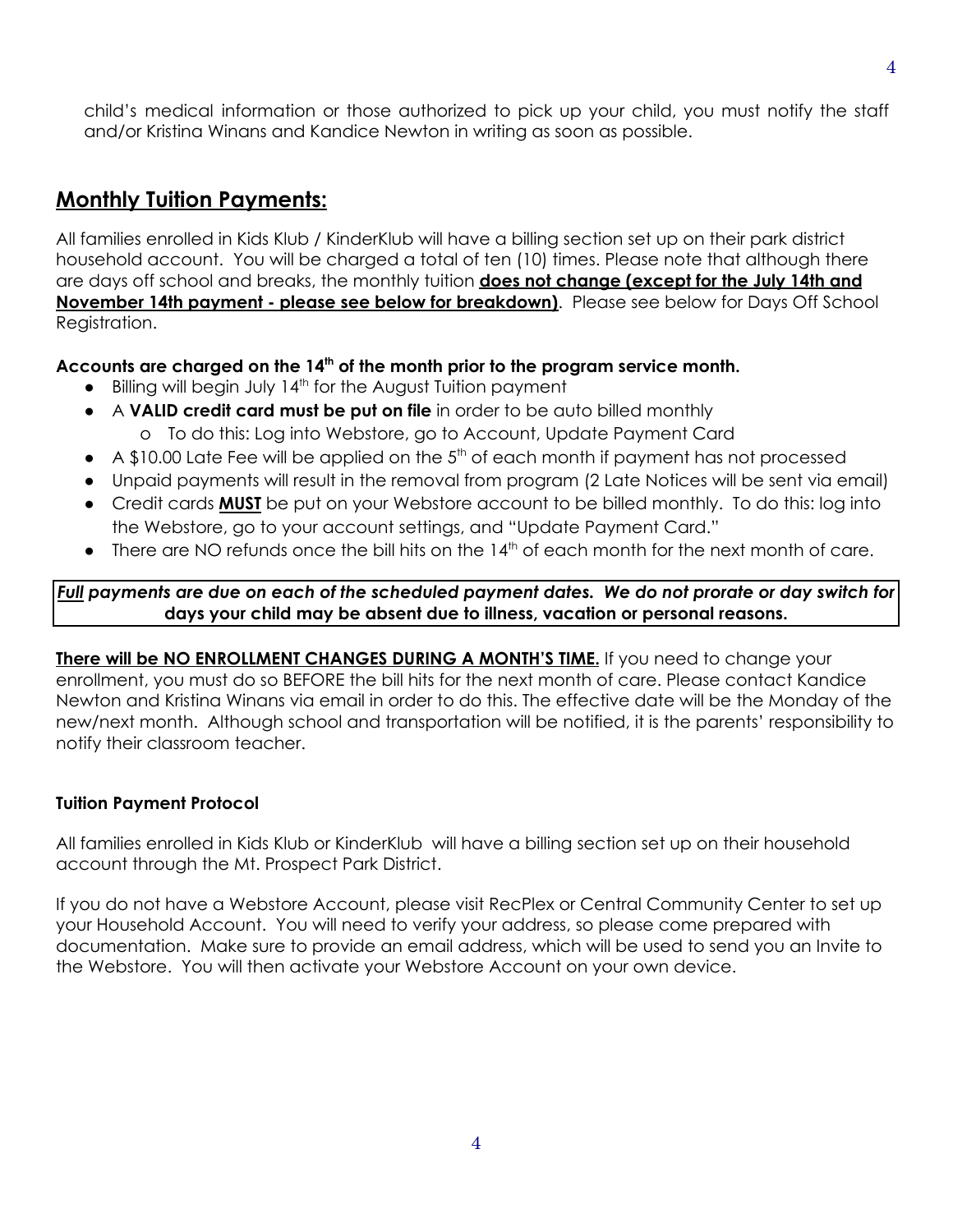| <b>Auto Billing Date</b> | <b>Program Service Month</b> | Payment     |
|--------------------------|------------------------------|-------------|
| July 14, 2022            | August 2022                  | <b>HALF</b> |
| August 14, 2022          | September 2022               | <b>FULL</b> |
| September 14, 2022       | October 2022                 | <b>FULL</b> |
| October 14, 2022         | November 2022                | <b>FULL</b> |
| November 14, 2022        | December 2022                | <b>HALF</b> |
| December 14, 2022        | January 2023                 | <b>FULL</b> |
| January 14, 2023         | February 2023                | <b>FULL</b> |
| February 14, 2023        | March 2023                   | <b>FULL</b> |
| March 14, 2023           | April 2023                   | <b>FULL</b> |
| April 14, 2023           | May 2023                     | <b>FULL</b> |

**PLEASE NOTE:** A credit card must be on file to be auto billed. Families who do not have a credit card on file will not be admitted / able to stay in the program

## **ATTENDANCE:**

● PLEASE CALL OR EMAIL YOUR PROGRAM SITE FOR ALL ABSENCES. **Failure to inform the staff of an absence will result in a \$2 charge per day, which will be auto billed to your Webstore account.** The safety of the participants is our number one priority. It is not the school's responsibility to let us know of absences.

KIDS KLUB- Please notify the Kids Klub staff at [youth1@mppd.org](mailto:youth1@mppd.org) or 847-640-1000 ext. 226

KINDERKLUB- Please notify the KinderKlub Teachers at [youth5@mppd.org](mailto:youth5@mppd.org) or 847-640-1000 ext. 226

\*\*Please note – any needs regarding enrollment must be **requested** through the Early Childhood & Youth Coordinator. Requests may or may not be accommodated.

**For all calls, state your child's name, school, and which program they will not be attending.**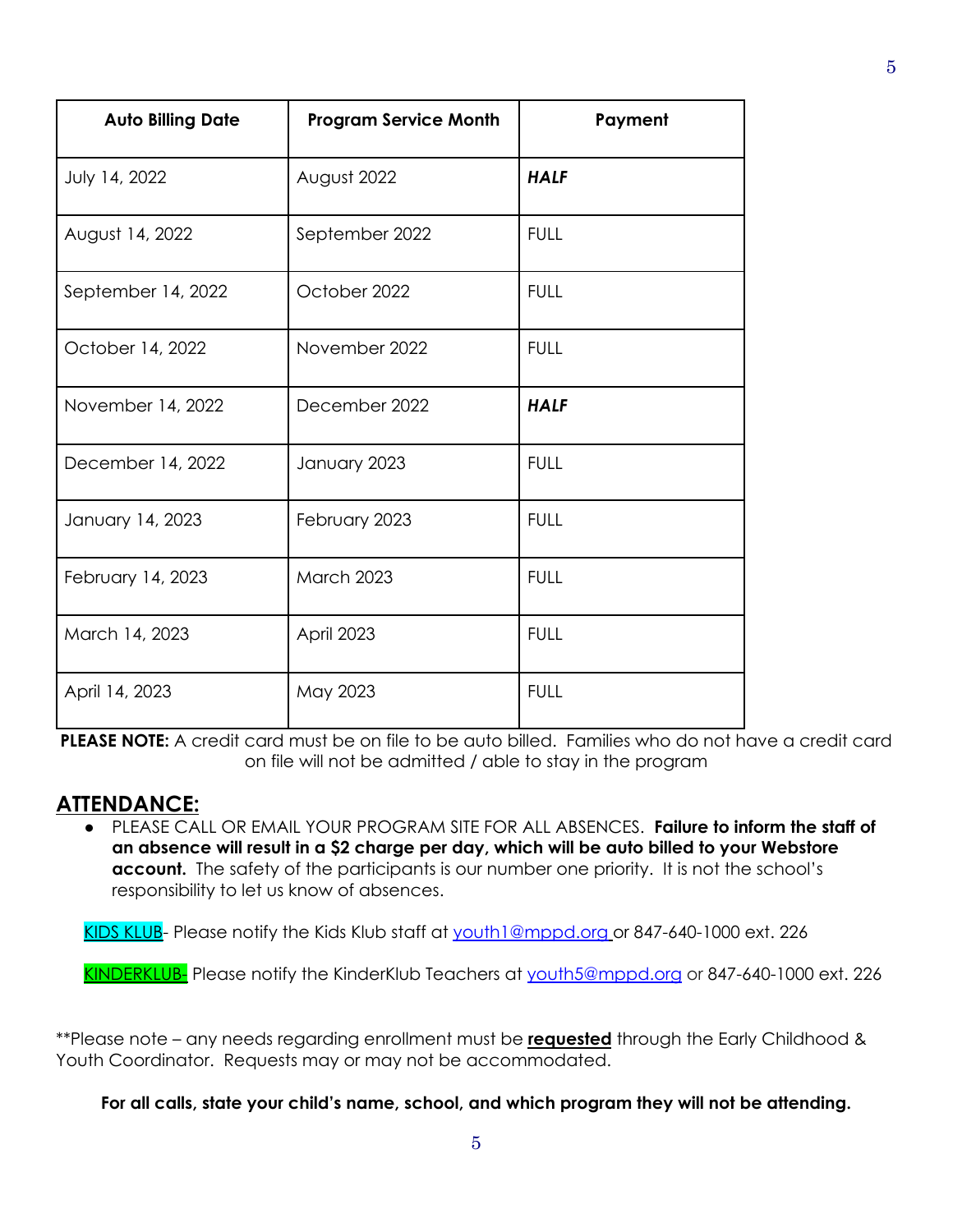#### **The Kids Klub/KinderKlub staff will not accept verbal absentee notices from a child's sibling / friends. Calls and written notes must be from the child's parent or legal guardian!**

## **Days off School (Off School Specials):**

Please refer to your District's calendar for days school is not in session. MPPD will provide "Off School Specials" on days off (except for major holidays). These days are a separate enrollment AND a separate fee. Please note registration is open to the public and these programs usually fill up quickly. **Registration will close 2 weeks before each day off school.** You will find the codes for these dates in the MPPD electronic brochures. Some trips (trips are currently TBD) may require extra paper waivers. Kids Klub and KinderKlub will not be in session any day(s) school is canceled due to inclement weather or emergency closings.

If you are on the waiting list for any program, you will be emailed if and when an opening occurs. Please do not put in personal requests with the staff. They do not have the ability to admit those on the waitlist.

## **What to bring daily (KinderKlub):**

-Personal backpack

-A name labeled pencil case/container with the following items (this will be stored at RecPlex):

- -Washable markers
- -Crayons
- -Colored pencils
- -Scissors
- -Pencils

-5 Elmers glue sticks (1 can stay in the pencil case, the other 4 can be kept in a name labeled zip lock bag that the Director will store)

-Lunch (KinderKlub only) & utensils – peanut free strongly encouraged

-Snack – see below – peanut free strongly encouraged

-Water bottle

-Sunscreen / bug spray if needed

- -gym shoes should be worn daily
- -extra set of clothing in backpack if needed
- -Paint shirt

## **Snacks**

Please provide your child with a peanut free snack, every day. Please help to educate your child where their Kids Klub / KinderKlub snack is, so that they do not eat it during the school day/at lunch.

● **KinderKlub Snack**

- approximately 10:30 for AM KinderKlub

-approximately 2:30 for PM KinderKlub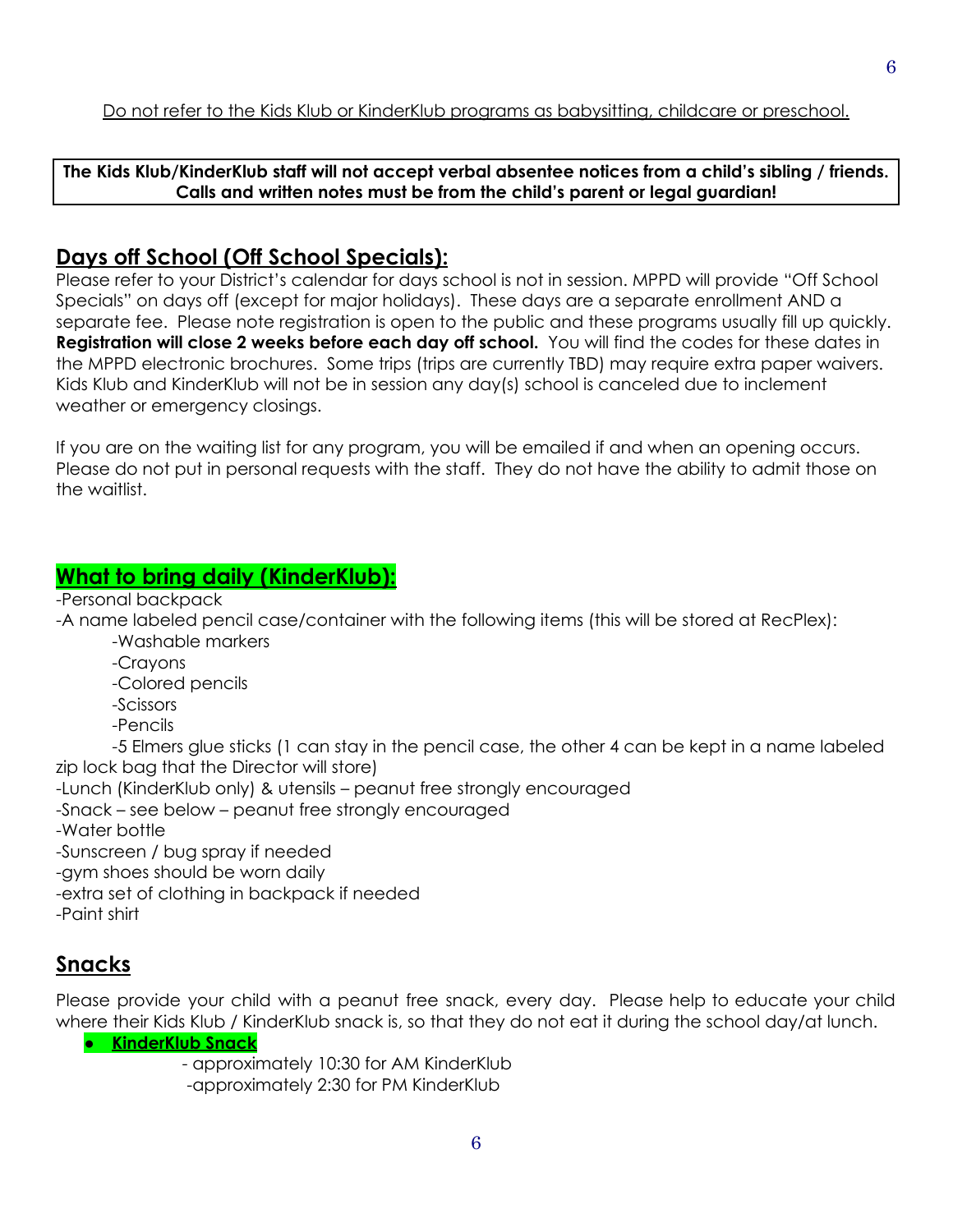**Kids Klub Snack**- after arriving to PM program

Extended Hours Snacks:

Morning care (7:00-9:00 AM) participants may bring a light snack if they do not have time to eat breakfast at home.

After school care (4:00-6:00 PM) participants must bring an afternoon snack daily.

There is no sharing of food allowed. Please educate your child on what food items are for each part of the day, so they do not eat everything at school. Peanut free snacks are strongly encouraged. Please provide your child with a water bottle daily. Water fountains are available for use.

#### **KinderKlub Lunch**

KinderKlub students will need to bring a lunch daily. MPPD staff does not have the ability to heat up or refrigerate participants' lunches. Peanut free lunches are strongly encouraged. Lunch will be at about noon, and followed by free play. AM & PM KinderKlub students will eat lunch and have free time together.

#### **Medication / Epi-Pens / Inhalers**

If your child needs medication, has any physical or mental limitations, allergic reactions, etc., please notify this at the time of registration. You will be required to sign a waiver form for the distribution of medication. Medication must be in a labeled prescription bottle. Each permission to dispense form will be reviewed on a case by case basis. There are no nurses on site. We can then pass this information along to all of the staff and provide the special attention that may be warranted. It is preferred to keep the child's medication at the program in our First Aid bag.

#### **Written Notes**

It is important that you submit a **written note and/or email** regarding changes in time/ person who may pick up your child(ren), or any other changes from the regular routine. If we have written information we can share it with the other supervisors to ensure safety. Please respect the staff and comply with this request. Keeping us informed and aware of changes helps to run a successful program. Any changes in our routine will be posted in written form at your site. \*\*Please note – any needs regarding enrollment must be **requested** through the Early Childhood & Youth Coordinator. Requests may or may not be accommodated.

#### **Personal Phone Calls**

Telephones at all Kids Klub/KinderKlub locations are for **Emergency use ONLY**. Please refrain from calling your child at Kids Klub/KinderKlub or requesting that they call you upon their arrival.

#### **Masks**

As of Monday, 2/28/2022, face masks are optional in most public indoor spaces per Cook County and the State of Illinois. Additionally, the Cook County Vaccine Mandate ended as of 2/28/2022. Beginning on 2/28/2022, face masks will be optional at the Mt. Prospect Park District **expect in situations where face masks need to be required, such as after returning from having COVID-19 or after an exposure to COVID-19.** *Please be aware that the Park District will continue to address COVID-19 cases and exposures (which is different from the school districts). If a program participant is*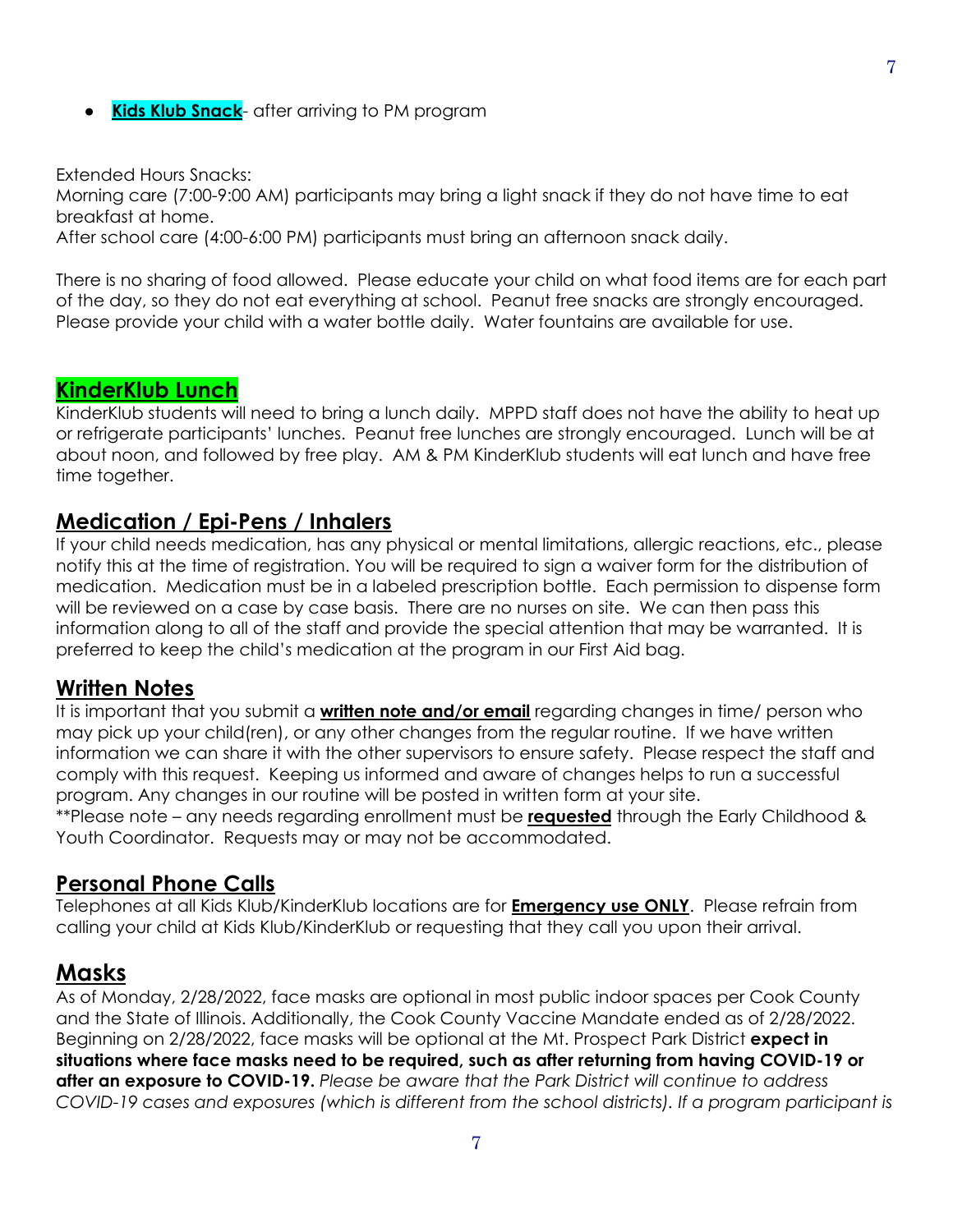*not up to date with their COVID-19 vaccination and was exposed to COVID-19, they should quarantine from the Park District.* There will still be rules in places regarding masks. Rule 1 - absolutely no bullying. Any children bullying/teasing others based on their mask status will be dismissed from Kids Klub or KinderKlub that day. There are no exceptions to this rule. Make sure someone is able to pick up within 15 minutes. Refunds will not be given. Please talk to your child about being kind and respectful, and that everyone is allowed to have their own opinions. Rule 2 - Kids Klub and KinderKlub staff will not be able to answer questions during the day regarding the status of your child's mask. Please do not contact them asking if your child is / is not wearing theirs.

## **COVID Related Information**

**Please keep all sick children home from programming and report any illness to Kristina Winans at [kwinans@mppd.org](mailto:kwinans@mppd.org)**

It is expected that your child arrives at Kids Klub or KinderKlub healthy and symptom free. If your child is exhibiting any signs of illness, Kids Klub / KinderKlub staff will contact Authorized Individuals to pick up within 15 minutes.

Please continue to self assess before entering Park District facilities / participating in programs, and do not come if you are not feeling well. Please inform Kristina Winans if:

- 1. A patron/program participant visited our facilities or participated in programming within 48 hours of coming down with COVID-19 or testing positive for COVID-19.
	- a. Please do not come to Kids Klub / KinderKlub if you are waiting on test results
- 2. A program participant had close contact with someone with COVID-19.
- 3. A program participant was advised to quarantine by their school or other organization due to exposure to COVID-19.

We have a series of different protocols in place based on different factors such as vaccine status, showing symptoms, being asymptomatic, exposures, testing positive, etc. Please continue to email Kristina Winans with any kind of illness, and you will be asked a series of questions that will determine a return date and mask status. We will still be in contact tracing to the best of our ability.

The district will confidentially notify other program families and staff that a case of COVID-19 has been reported. Families will be notified individually if the COVID investigation leads us to believe other children are considered close contacts, as defined by the CDC. Due to the ongoing changes, this information is subject to change. Please contact Kristina Winans and we will discuss the proper procedure and/or return date on an individual basis.

## **Illness at Kids Klub and/or KinderKlub**

Children are not able to fully benefit from our program when they are not well. Oftentimes they can be spreading contagious illnesses to other children. We ask that you strictly adhere to these standards so all our children are protected. Please contact Kristina Winans at [kwinans@mppd.org](mailto:kwinans@mppd.org) with any illness related absence.

- Intending to maintain a qualitative program and protect all our children, no child will be allowed to participate in programming with indications of illness.
- Children who attend our program are expected to be healthy and to participate in all indoor and outdoor activities with their class.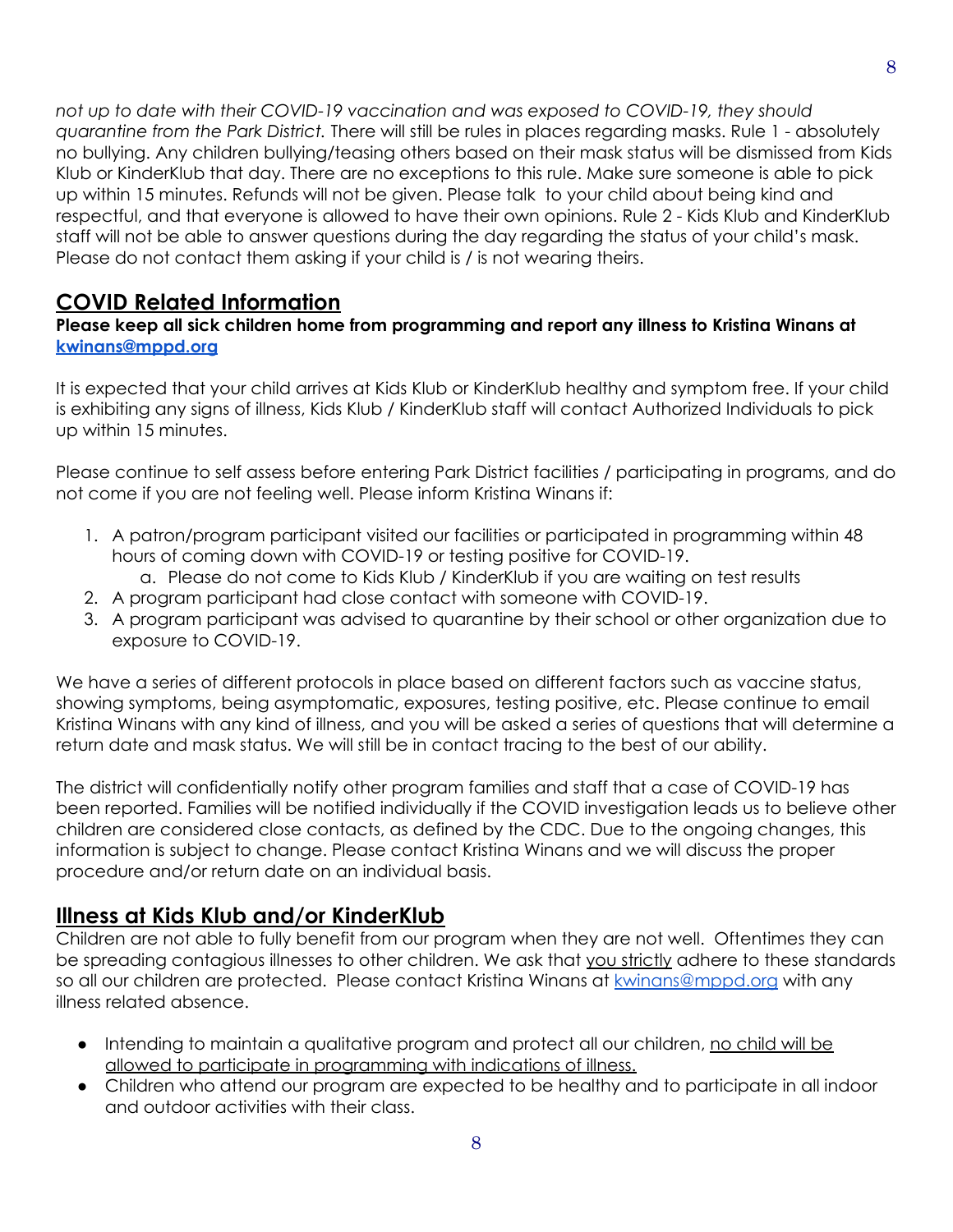- If a child becomes ill during our programs, parents will be notified or an emergency contact will be called and must pick up immediately. Make sure that there is an emergency contact listed who would be available to pick up within 15 minutes.
- **●** Any statement or sign of illness from your child is taken seriously by all staff.
- **●** Please understand that sick children cannot remain in our programs. We do not have a nurse or nurse's office at our location. To help promote a healthy environment, we recommend setting up a "sick day" alternative for your child, before the school year begins.

Please be considerate of others at your site. With everyone's cooperation we will continue to have an environment that promotes healthy and happy children.

If your child is sick, please keep them home. You must call the appropriate location and let them know that your child will not be in the program that day. You will be charged \$2 (billed to Webstore account) if you do not notify us of an absence.

#### If your child has a contagious illness such as head lice, strep throat, pink eye, running a fever, or vomiting please report this to Kristing Winans, so a notice (in confidentiality) may be sent out to the **other children in the program.**

## **NO PRO-RATING OR REFUNDS FOR DAYS ABSENT.**

## **Groups:**

Students will be in mixed groups at RecPlex due to the program only being held at RecPlex instead of the schools. KinderKlub students will only be mixed with the other section of KinderKlub. Although the state ratio is 2:30, our staff to participant ratio is about 1:10 for Kids Klub and 1:7 for KinderKlub. Please educate your child as to what it means to social distance and discuss spatial awareness.

## **Cleaning / Sanitation:**

All kids and staff are required to wash their hands and/or use hand sanitizer upon arriving /leaving the program and throughout the day as deemed necessary. Please continue to educate your child on the importance of personal hygiene. Highly touched surfaces and objects will be sanitized regularly.

## **Bathroom / Changing**

All children must be toilet trained to participate in our program. If a child has a bathroom accident, a parent will be called to bring a change of clothes and to clean the child before returning to our program. If a parent cannot be reached the emergency contact will be called. A child is required to take care of all their own bathroom needs. The Mt. Prospect Park District does not change participants.

## **Medical / Disability:**

It is the responsibility of the parent or guardian to notify and inform the Park District, at the time of registration, of any medical condition or disability. The Park District does not employ any nurses, doctors or other staff who are licensed, certified, or trained to provide medical diagnoses or care to patrons. We are generally able to assist with the self-administration of medication (reviewing each particular request on a case-by-case basis), but we do not allow staff to diagnose medical situations or perform invasive or complex emergency procedures**. Any medication (over the counter or** prescription) will need to be kept in the possession of the staff in the site's first aid bag. This will travel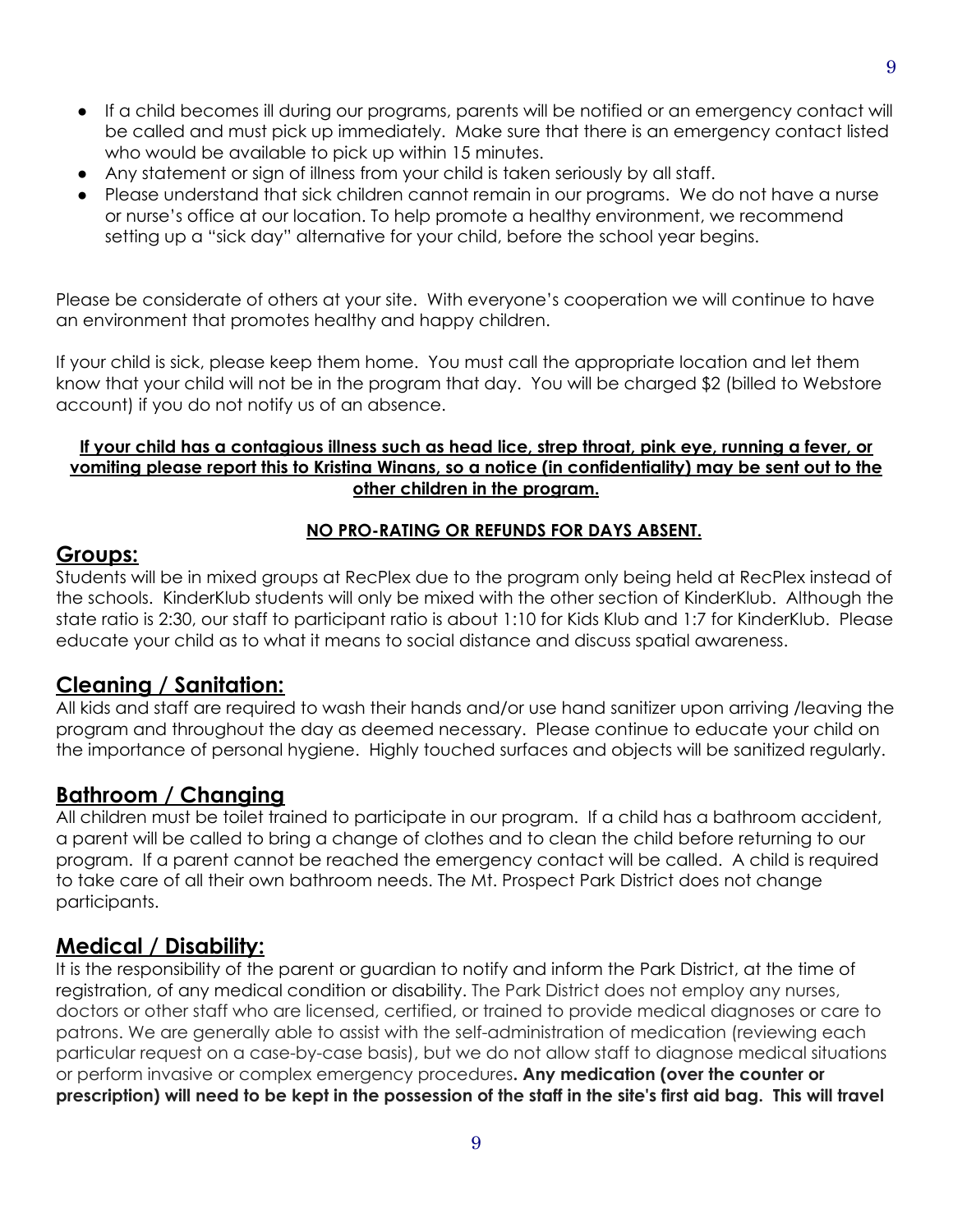**everywhere with the child. Proper Permission to Dispense forms must also be completed and will be kept in a zip-lock bag with the camper's medication.**

Please allow 2 weeks for all NWSRA Inclusion requests.

## **Personal Belongings**

Please label everything with your child's first and last name. The staff does their best to help the children keep track of their personal belongings, but The Mt. Prospect Park District and its employees are **NOT** responsible for your child's lost or stolen items. Please talk with your child about their responsibility and to keep track of their belongings throughout the day.

#### *No weapons of any kind are to be brought to Kids Klub/KinderKlub*.

#### *The Mt. Prospect Park District will not accept responsibility for reimbursing any loss.*

Items of value such as cell phones, game boys, iPods/iPads, MP3's, trading cards, etc. are a distraction and will not be allowed in our programs. Please do not send your child to Kids Klub/KinderKlub with these items.

If your child has a cell phone, they will need to leave it in their backpack and will not have the ability to use their phone during the program. If you need to contact your child, please contact the Site Director.

## **Chromebooks for Kids Klub**

Participants who receive a Chromebook from his/her school **must** have the "Chromebook Code of Conduct" signed by a legal parent or guardian, prior to use during Kids Klub, and turned into their Site Director. Chromebooks are to be used for educational/homework purposes only. Failure to use the Chromebook correctly will result in Chromebook privileges removed for the remainder of the school year.

**Any child, who is caught stealing from other children, staff, or patrons during the Kids Klub/KinderKlub Program, will be suspended immediately from the program. The duration of the suspension will be determined by the Early Childhood & Youth Coordinator. If a child is caught stealing on a second occasion, he/she will be removed from the program for the duration of the school year. Stealing cannot and will not be tolerated or rationalized.**

## **Codes of Conduct and Kids Klub/KinderKlub Guidelines**

Kids Klub/KinderKlub participants are expected to exhibit appropriate behavior. The following guidelines have been developed to make Park District programs safe and enjoyable. Additional rules, policies, and guidelines may be developed as deemed necessary by staff. A firm positive approach/re-teaching the corrective behavior will be used regarding discipline. The Mt. Prospect Park District reserves the right to dismiss a participant if their behavior is detrimental to other children or staff. Each situation will be evaluated on its own merit. Please review the following policies with your child.

● Talk in a pleasant manner, no foul language or put downs.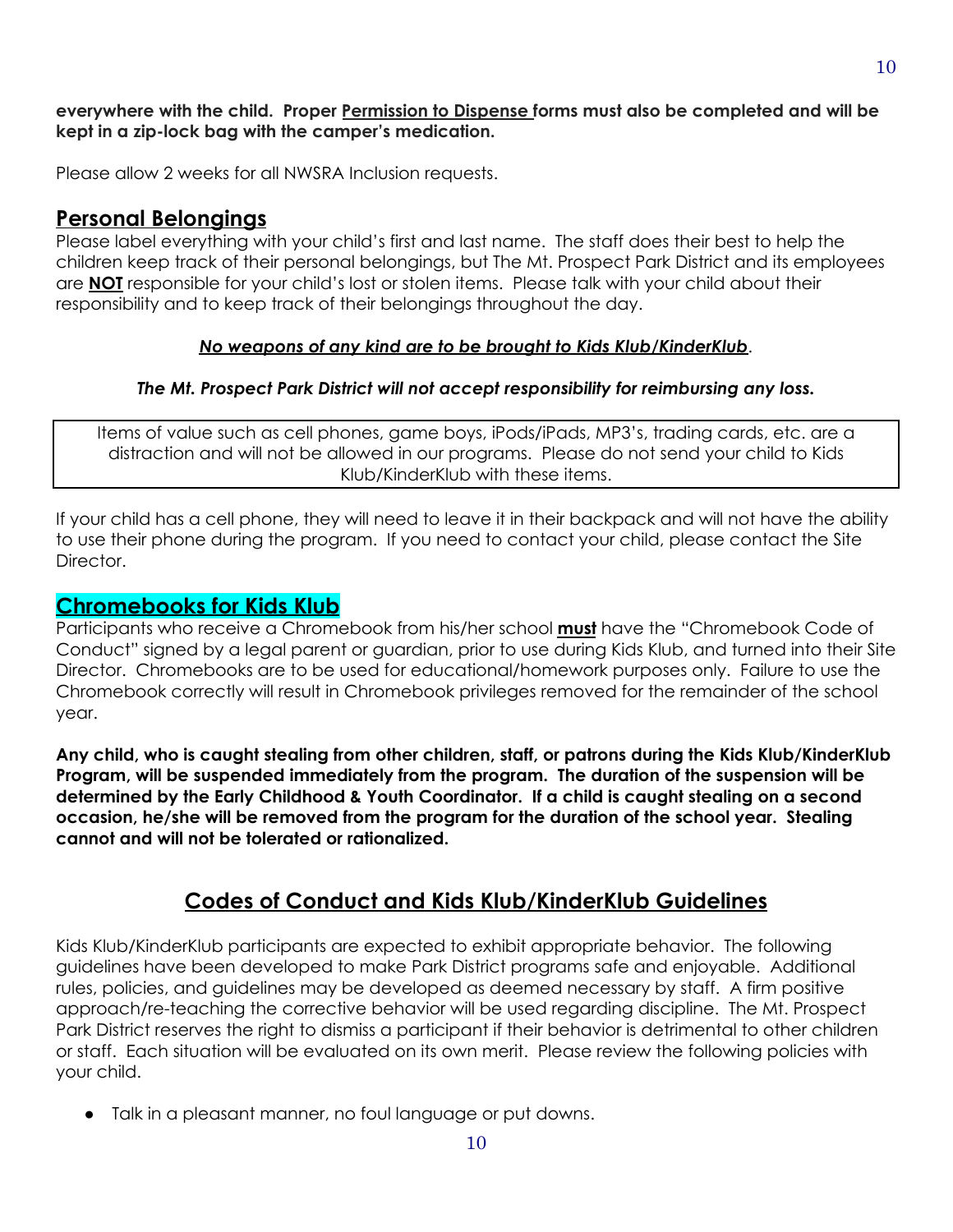- RESPECT other children, counselors, and their belongings and the natural environment.
- Refrain from disparaging remarks to include comments against an individual's race, ethnic background, religion, physical appearance, or disabling condition.
- Treat all equipment and supplies with proper care and respect.
- Remain with your group at all times unless directed to do otherwise.
- Refrain from causing bodily harm to oneself, other participants or staff.
- BE SAFE always follow all classroom rules and bus safety rules.

For minor offenses, children will be verbally warned and may be issued a timeout/cool down period. Think Sheets may also be utilized. For repeated problems and those of a more serious nature, the child's parents will be notified and a Demerit will be issued. All incidents will be documented and kept on file. Depending on the severity of the offense, expulsion without refund may result.

## **Behavior Management**

As with any large group of children, the staff and parents must reinforce rules of discipline. We ask that you go over this information with your child so that they are aware of the consequences of their behavior. Below is a list of **some** common **unacceptable behavior** that will not be tolerated in our Kids Klub or KinderKlub Programs and will result in a demerit.

- **● Bullying**
- **● Swearing**
- **● Leaving the group without permission**
- **● Hitting/Punching/ Kicking**
- **● Biting or any other method of physical harm**
- **● Spitting**
- **● Stealing**
- **● Destruction of property**
- **● Derogatory remarks about other participants' appearance or abilities**
- **● Constant antagonizing of other participants**
- **● Disrespect towards a counselor/staff member**
- **● Or any other action deemed demerit worthy from Mt. Prospect Park District Staff.**

Our procedure is to warn a child first and re-teach the corrective behavior. Removal from an activity will fit the behavior ranging from three to ten minutes. Privileges such as games, special activities, etc., can be taken away due to inappropriate behavior.

Children will be allowed up to **FIVE DEMERITS** for the entire school year.

Demerit 1 and 2 = warnings,

Demerit 3 = Parent Meeting to discuss behavior,

Demerit 4 = one day suspension from the program,

Demerit 5 = immediate program dismissal for the remainder of the school year.

**This also includes any participation in Off School Specials, Winter Break and Spring Break Camps.** \*If your child receives a demerit you will have to acknowledge it with a signature and return it to the Site Director. Demerits that are not signed by parents/guardians will still count. Staff will make note of the parent communication regarding the behavior and/or refusal to sign.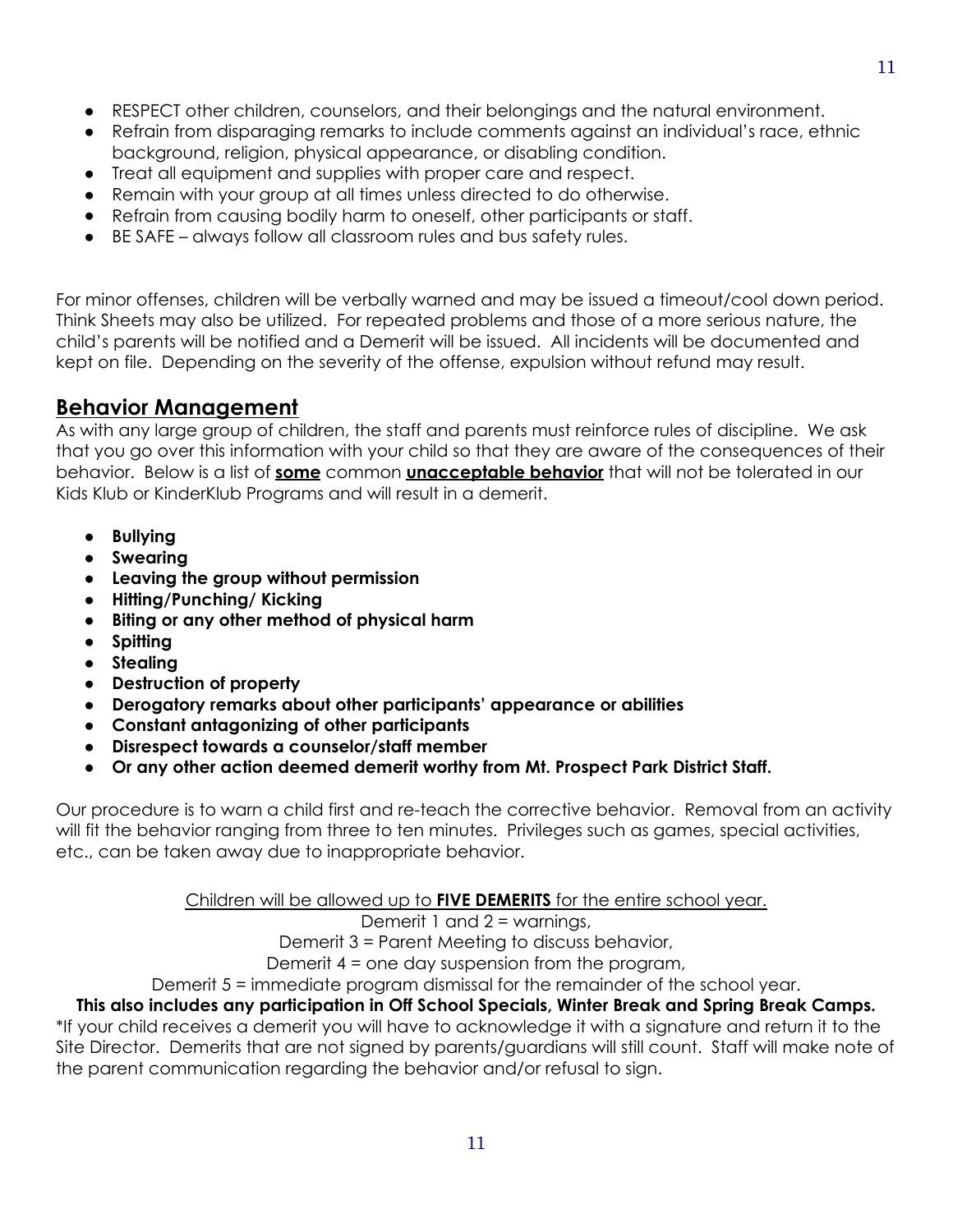If the child's action falls under the Mt. Prospect Park District Control Ordinance Violation of Section 26: Disorderly Conduct/Acts of Violence the child can receive a one year suspension subject to prosecution for first offense and a two year suspension subject to prosecution for the second offense. In addition, if the child is charged with the Violation of Section 28: Indecent and Obscene Language, the child can receive a two-month suspension for the first offense, a four-month suspension for the second offense, and a nine-month suspension for the third offense.

#### The Mt. Prospect Park District reserves the right to dismiss any child from our programs at any time if **the inappropriate action/behavior by the child warrants it.**

*We believe the children are entitled to a pleasant and safe environment. All must follow the guidelines set for good behavior. We hope these procedures help curb the common forms of misbehavior. This will allow us to work with children that may require special attention. Parents must take an active role in reinforcing our safety and courtesy rules.*

## **Leaving or Running Away From Kids Klub/KinderKlub**

In the event that a child leaves or runs away from the Kids Klub/KinderKlub site the following steps are taken.

- 1. Staff encourages the child to return voluntarily.
- 2. If the child leaves site grounds.
	- a. The police are called to locate the child because the Kids Klub/KinderKlub staff is unable to leave the site grounds.
	- b. The parents are contacted.
	- c. An Incident Report is filled out and a Suspension will be issued

## **Concerns/Problems**

Any troubles or changes your child has at school or at home may affect behavior during the program. Please keep us informed of any unusual circumstances so we can be sensitive to your child's needs. The staff works as a team with the family and the school, to ensure all needs are met. Please communicate any information to the site director regarding your child's behavior. Having this information is crucial for our program's success. Please discuss issues of a sensitive nature in private.

## **Parents and our Programs**

Parents are requested **not** to remain on the program site while the program is in session. One of the objectives of our program is to develop a sense of security in the child while away from home. It is also beneficial for the children to have some time away from their parents and recreational time with their peers.

## **Parent Code of Conduct**

Parents and guardians are expected to exhibit appropriate behavior always while participating in any program, event or activity with the Mt. Prospect Park District. It is recommended that parents discuss with their children the activities that are planned for each day and while their child may wish not to participate in a specific activity, he/she is still expected to make an effort to be a part of the program. The following guidelines are designed to provide safe and enjoyable activities for all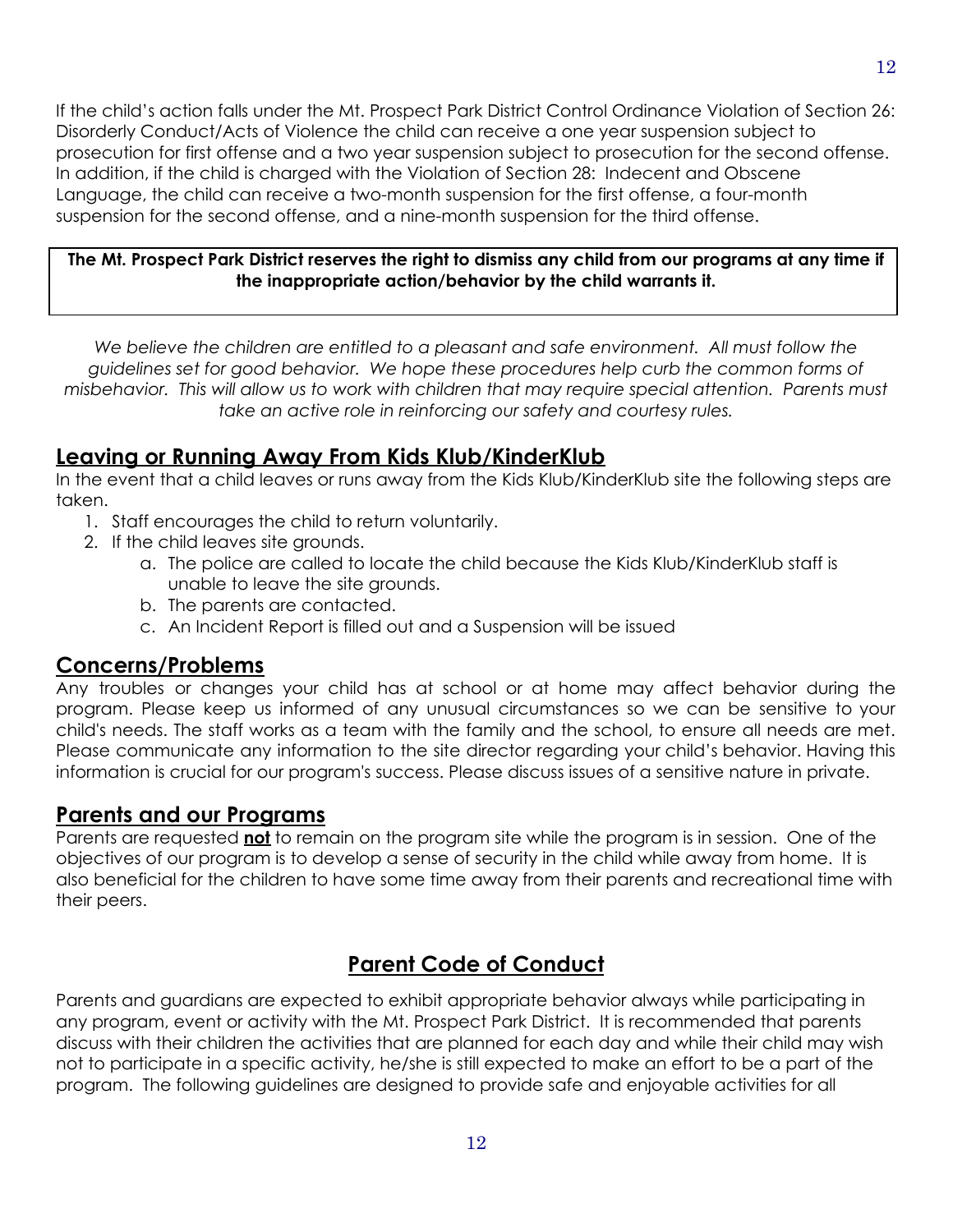participants. Additional rules may be developed for particular programs as deemed necessary by staff.

#### **Parents/Guardians shall**:

- 1. Show respect to all participants and staff, and take directions from staff.
- 2. Refrain from using abusive or foul language on Park District property and/or towards staff.
- 3. Refrain from causing bodily harm to self, other participants or staff.
- 4. Show respect to equipment, supplies and facilities, and teach your children to do so as well.

## **\*We ask that all general rules of good conduct and courteous behavior be observed.**

The Mt. Prospect Park District, its instructors, supervisors and administrative staff, reserve the right to suspend, expel or deny participation in or viewing of any program, event or facility to any person whose behavior materially interferes, or disrupts the quality of those offerings, the enjoyment of them by other participants, or the ability of staff to conduct or manage the activities or facility.

## **PARENTAL RESPONSIBILITY**

It is the responsibility of the parent or guardian to notify and inform the Park District, at the time of registration, of any medical condition or disability that may require special consideration by Park District Staff. Our goal is to serve your child in the most effective manner possible. Your confidentiality will be respected.

This information you entered at the time of registration will be given to each site directly.

## **Tax Information**

Parents/Guardians are responsible to retain their receipts for tax purposes. The Mt. Prospect Park District does not provide copies of receipts. All of your payments/receipts can be viewed on the Webstore.

## **Custody Situations**

Both parents will be allowed to pick up their child at any time unless you provide legal documentation such as court orders explaining your custody arrangement. Please bring your most current documents to the office at RecPlex (**not** to your child's location site) and we will copy the sections pertaining to custody. Documents from past school years/summer camps need to be re-submitted.

## **Driving Safety Policy**

Automobile safety is extremely important to Mt. Prospect Park District. We ask that you use caution when pulling away from the area after dropping off your child and picking him/her up. Make sure to park in a parking spot, avoiding the fire lanes.

## **Insurance Information**

The Mt. Prospect Park District assumes no liability for injuries or accidents that occur at any program, activity, field trip, park or facility. The Park District does not carry medical or hospitalization insurance for program participants. Such insurance would make program and user fees prohibitive. Your individual health care policy must cover all of your medical needs.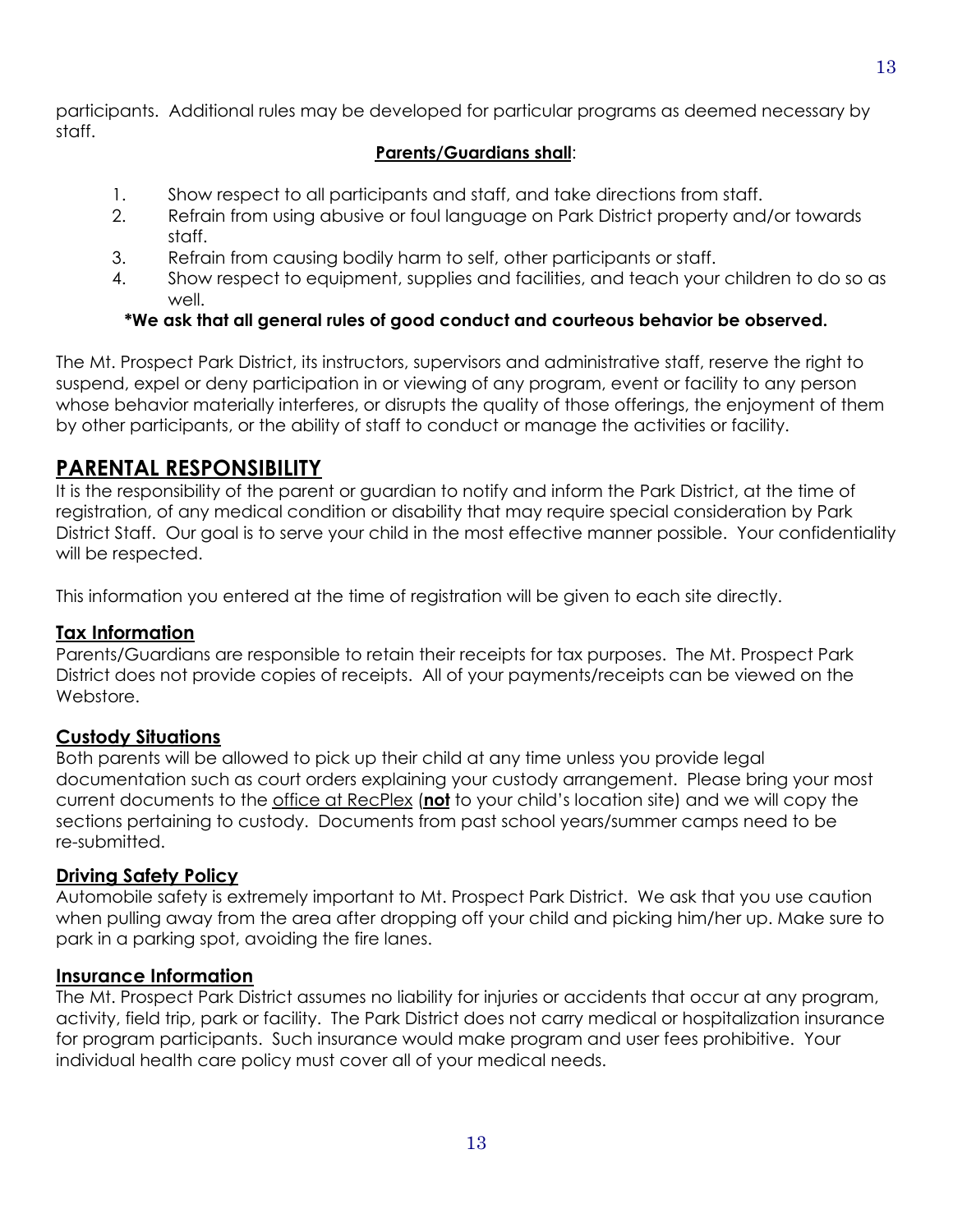## **EMERGENCY PROCEDURES IN CASE OF INJURY**

If your child is injured, our staff will provide basic first aid for minor injuries and take whatever steps may be necessary to obtain emergency medical care. These steps may include, but not limited to, the following:

- 1. Attempts to contact a parent or guardian.
- 2. Attempts to contact an emergency friend or relative listed on the emergency information form.

#### **If we cannot contact you, in case of emergency:**

- a) An ambulance or paramedic will be called.
- b) The child will be taken to an emergency hospital in the company of a staff member until your arrival.

## **MEDICAL/EMERGENCY RELEASE FORMS**

1. All parents of registered participants must have acknowledged the medical-emergency release form at the end of this handbook. Separate forms are available for any on-site medication.

2. The names of two people, other than parents, must be listed with phone numbers. These people should be authorized to pick up your child whether it is an emergency or not.

3. The staff will not release any child to an adult whose name does not appear on this form.

4. All information will be taken as current unless otherwise noted by a parent. Therefore, if there are any changes in your child's medical information or those authorized to pick up your child, you must notify the staff in writing as soon as possible.

> Thank you for choosing Mt. Prospect Park District Kids Klub/KinderKlub 2022-2023 program

If you need assistance please contact: Kandice Newton at 847-640-1000 x209 / [knewton@mppd.org](mailto:knewton@mppd.org) Kristina Winans at 847-640-1000 x210 / [kwinans@mppd.org](mailto:kwinans@mppd.org)